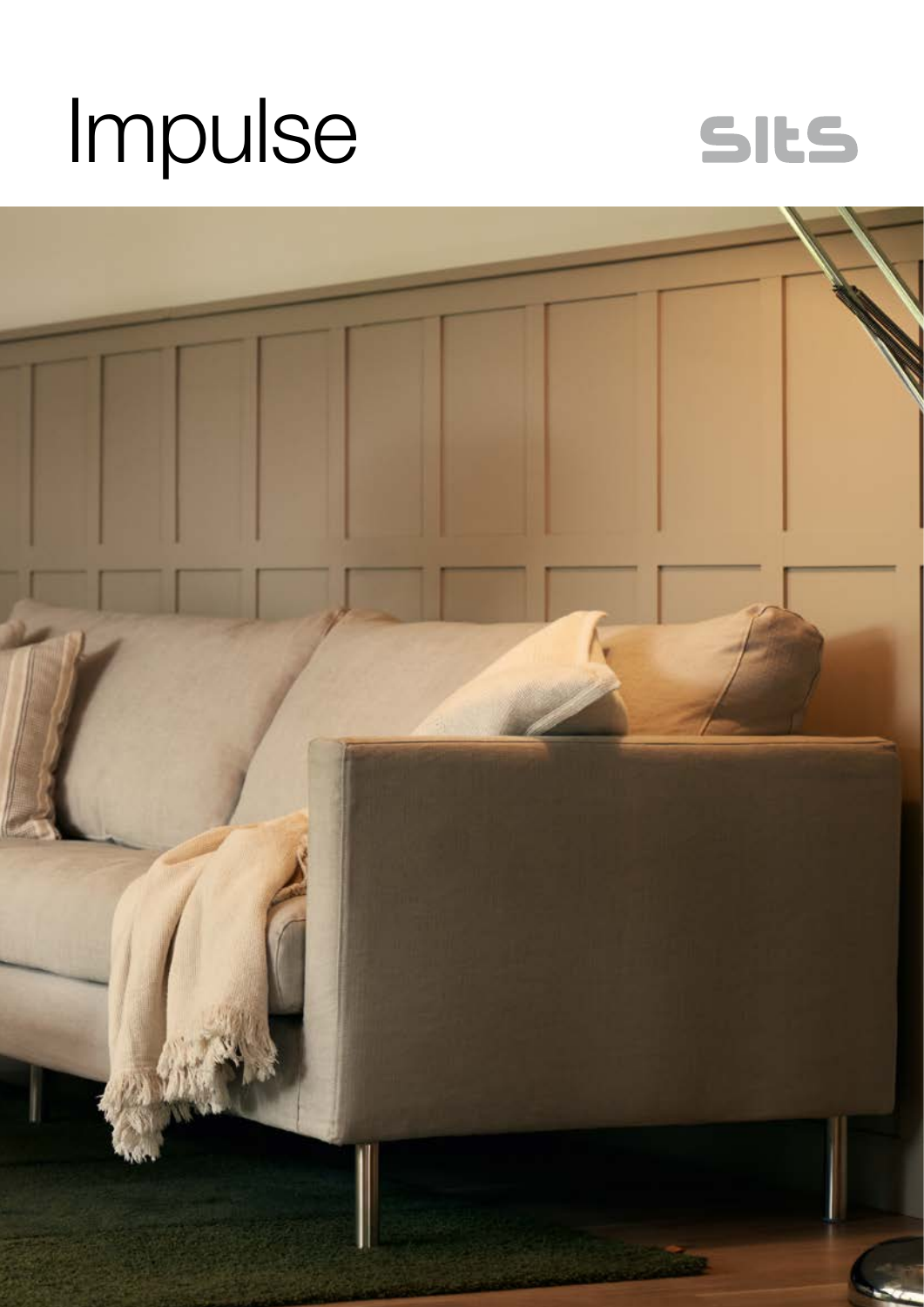# Impulse



Drawing show combinations with armrest I. Combinantons with other armrest are properly longer or shorter in width.





footstool 80x64





armchair





4 seater divided

2 seater

2,5 seater

3 seater



set 4 right / or left 2,5 seater left / or right + divan right / or left



set 5 right / or left 2 seater left / or right + divan right / or left



example of leather cover 3 seater

# modular system



# elements of the modular system



2 seater left / or right 2 seater



without armrests



2,5 seater left / or right 2,5 seater



without armrests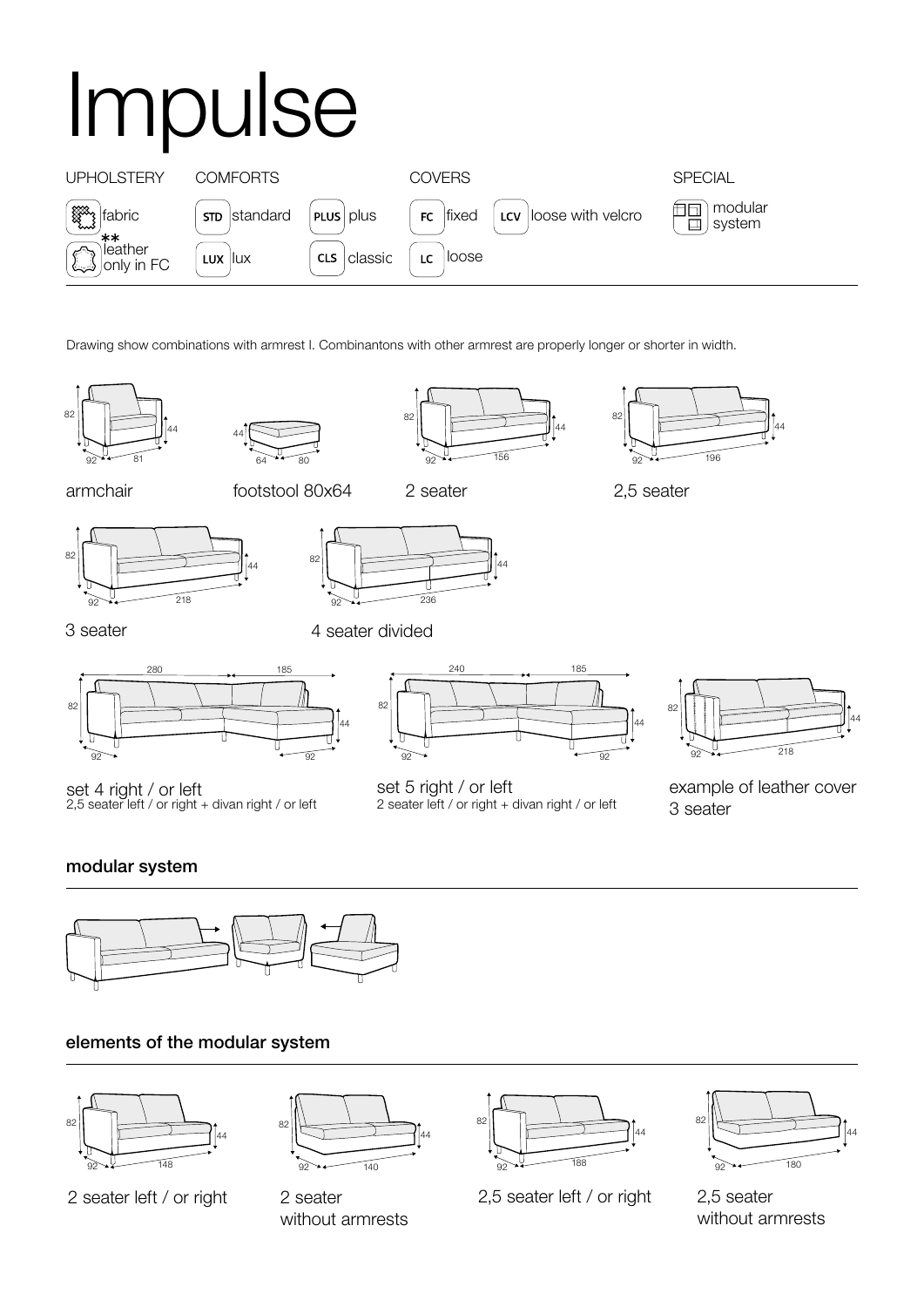

3 seater left / or right



4 seater divided left / or right 4 seater divided



3 seater without armrests



without armrests







divan right / or left bench right / or left corner 90°

# extra dimensions



depth of seat

### accessories



cushion





σ





~62



armrest I armrest II endpart left / or right